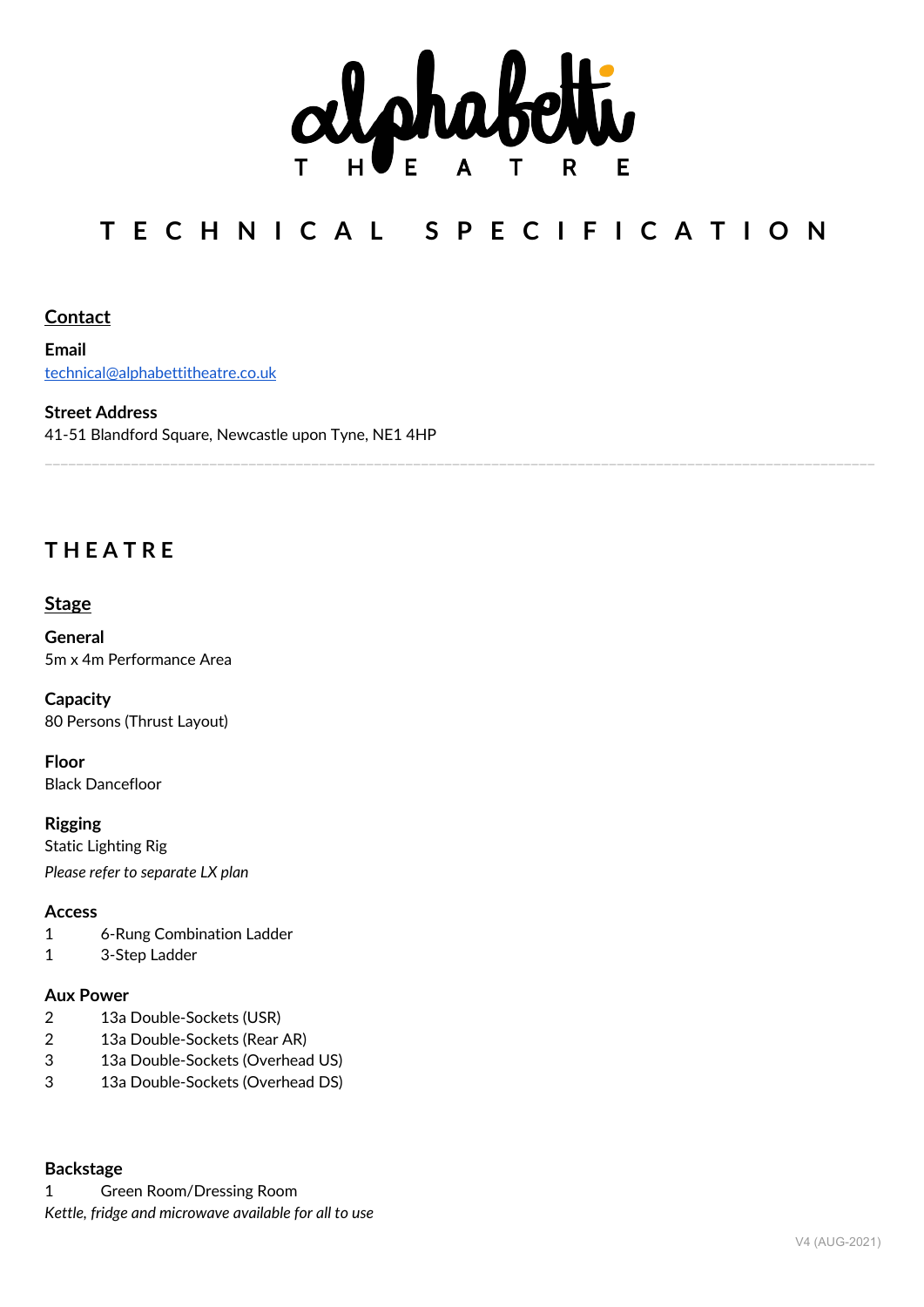### **Loading**

Level access to the space is through the main FoH Foyer via Blandford Square (St James' Blvd side) Please note that any scenic elements must fit through a standard door 850mm (w) x 1965mm (h)

There is a loading bay directly outside the entrance but there is no parking onsite.

# **Audio Visual**

#### **Speakers & Control**

- 3 d&b E0 Passive Loudspeaker
- 1 Gemini XTR-400 Active Subwoofer

*Controlled by Soundcraft Ui24 Digital Mixer w/ Wireless Control via Apple iPad*

*Alphabetti Theatre does not have sound playback facilities (e.g. Macbook/QLab) and we ask all incoming companies to provide this*

#### **Audio Peripherals**

- 
- 
- 
- 2 Shure SM58 1 MXL 991 Condenser Microphone
- 1 Shure Beta 58-A 2 Millenium DI-E DI Box
- 1 Behringer XMB500 1 ARTcessories Zdirect Passive DI Box

*Alphabetti carries a variety of XLR and Jack-to-Jack cables*

#### **Video**

| BenQ MS504 3,000 Lumen, DLP SVGA Projector - VGA Input ONLY - Alphabetti carries adaptors to both Lightning and USB-C |
|-----------------------------------------------------------------------------------------------------------------------|
| Remote Controlled Screen, 2460mm (w) - rigged on upstage bar                                                          |
|                                                                                                                       |

# **Lighting**

#### **DimmIng & Control**

30 Paradime Lightprocessor Dimensions 1810 Dimmer *Controlled by ETCnomad w/ Gadget II via Apple Mac Mini*

#### **Lanterns**

| 15           | Source-Four PAR (WFL)     |  |
|--------------|---------------------------|--|
| $\mathbf{R}$ | - Selecon Acclaim Fresnel |  |
|              | Par-16 PAR Can            |  |

2 Teatro Forma Fresnel 650

- 1 Chauvet SlimBANK Tri-18 Flood
- 3 Thomas Cyc-Lite Flood  *houselights*

#### **Effects**

- 1 Mirror Ball w/ Motor
- 1 ProSound 800 Compact Smoke Machine
- 1 Snow Machine

*Please note we have a limited stock of colour filters and gobos and ask companies to provide these*

# **Additional**

#### **Technical Requirements**

The technical aspects of an event should be discussed with the Technical Coordinator no later than 4 weeks prior to arrival.

\_\_\_\_\_\_\_\_\_\_\_\_\_\_\_\_\_\_\_\_\_\_\_\_\_\_\_\_\_\_\_\_\_\_\_\_\_\_\_\_\_\_\_\_\_\_\_\_\_\_\_\_\_\_\_\_\_\_\_\_\_\_\_\_\_\_\_\_\_\_\_\_\_\_\_\_\_\_\_\_\_\_\_\_\_\_\_\_\_\_\_\_\_\_\_\_\_\_\_\_\_\_\_\_\_\_

All events are required to: